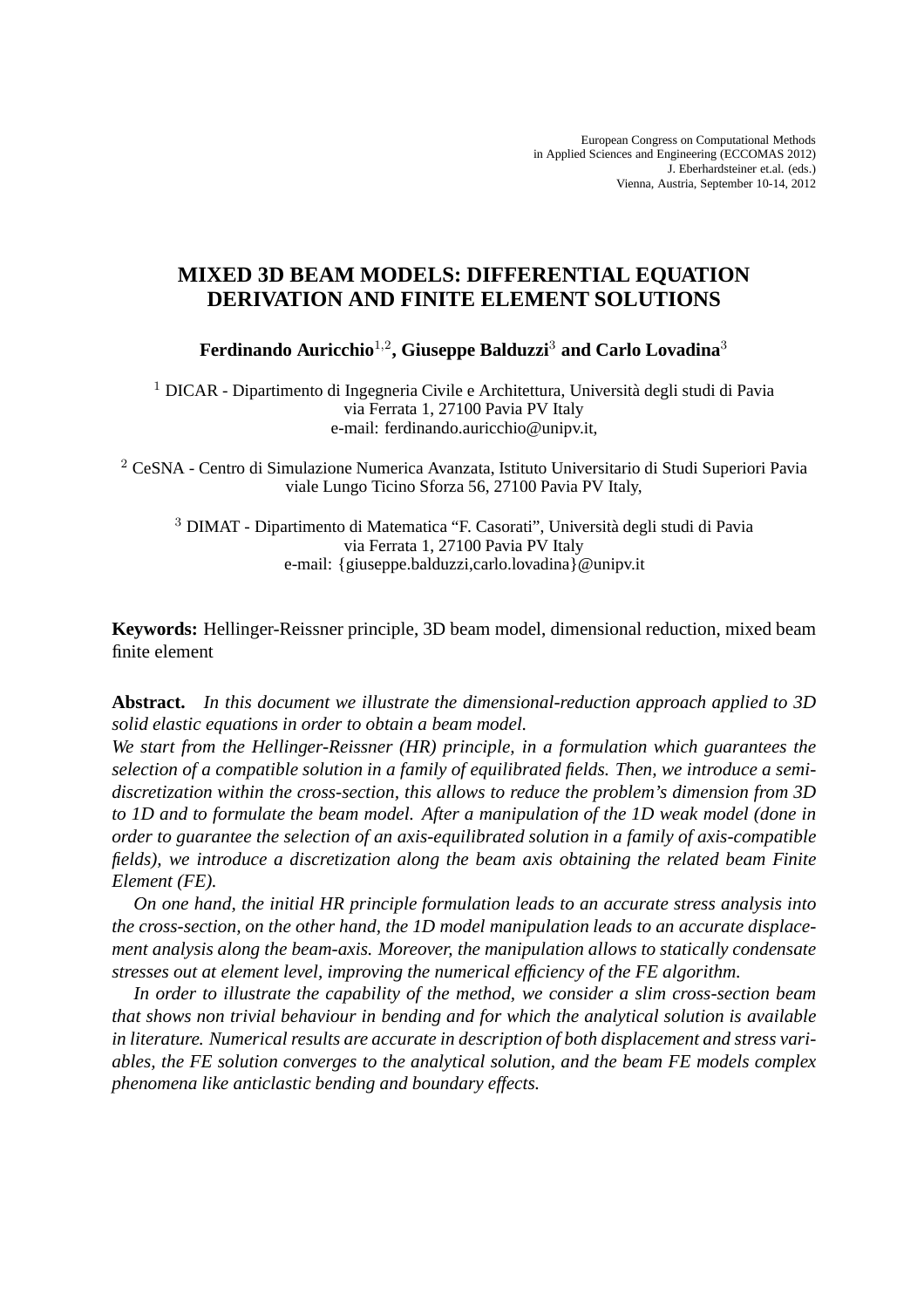## **1 INTRODUCTION**

In Reference [\[2\]](#page-10-0) the authors develop a planar beam-model and the correspondent beam Finite Element (FE) applying a procedure structured in four main steps, listed in the following. The procedure's aim is to obtain a simple beam model and the corresponding FE capable of capturing the cross-section stress distribution with high accuracy.

- <span id="page-1-0"></span>(a) **Formulation of the 2D linear elastic problem.** The authors propose the Hellinger-Reissner (HR) principle, a variational mixed formulation which considers displacement and stress as independent variables.
- <span id="page-1-2"></span><span id="page-1-1"></span>(b) **Dimensional reduction.** The authors introduce an approximation and integrate within the cross-section, obtaining a properly called 1D *beam model*.
- (c) **Manipulation of the beam-model weak formulation.** Integrating by parts, the authors apply axial derivative to displacements. As a consequence displacement axial compatibility becomes essential condition and axial equilibrium on stresses is weakly enforced.
- (d) **FE discretization.** The authors introduce an axial approximation and integrate along the beam axis, obtaining the beam FE.

In Step [\(a\)](#page-1-0), the authors introduce two possible HR principle formulations: the first uses the gradient of displacements while the latter uses the divergence of stresses. The divergence formulation seems the most interesting respect to the procedure's goals, since it requires equilibrium on stresses as essential condition and weakly imposes compatibility on displacements.

The *dimensional reduction* (Step [\(b\)](#page-1-1)) is a mathematical, general procedure formulated firstly in Reference [\[6\]](#page-10-1) and usable in many applicative fields. In particular, in References [\[9\]](#page-10-2) and [\[10\]](#page-10-3), the authors apply the dimensional reduction to 3D elastic solid equations in order to obtain a plate model. They provide an a posteriori model error estimation and use it to choose optimal basis functions. More recently, other researchers use the dimensional reduction in their beamand plate- model derivation, considering also a more complicated initial problem (e.g., see References [\[3\]](#page-10-4), [\[4\]](#page-10-5)).

We remark that the dimensional reduction allows to avoid restrictive hypothesis in the beammodel derivation. As a consequence, the model accuracy could be improved arbitrarily and the procedure should be easily generalized to more complex situations such as non-linear constitutive laws or thermal coupled problems.

Trough Step [\(c\)](#page-1-2), the procedure introduced at the beginning of this section gives the opportunity to manipulate the weak formulation in order to optimize the structure of spaces where the solution lives. As a consequence, the authors can exploit the initial HR formulation in order to achieve the work's aims, but obtain a displacement-based FE formulation, as explained in Reference [\[2\]](#page-10-0). Moreover, the manipulation allows to statically condensate stresses out at element level, improving the numerical efficiency of the FE algorithm.

In Reference [\[2\]](#page-10-0), the authors highlight others advantages of the procedure, such as the accuracy of stress description in numerical results, the convergence of numerical results to the analytical solution, and the capability of the method to catch the boundary effects. It is worth noting that correction factors are not required in the obtained beam models.

In this document we apply the procedure to a 3D beam. To this aim, we consider elastic homogeneous body and simple cross-section geometries whereas more complicated models will be investigated in further studies.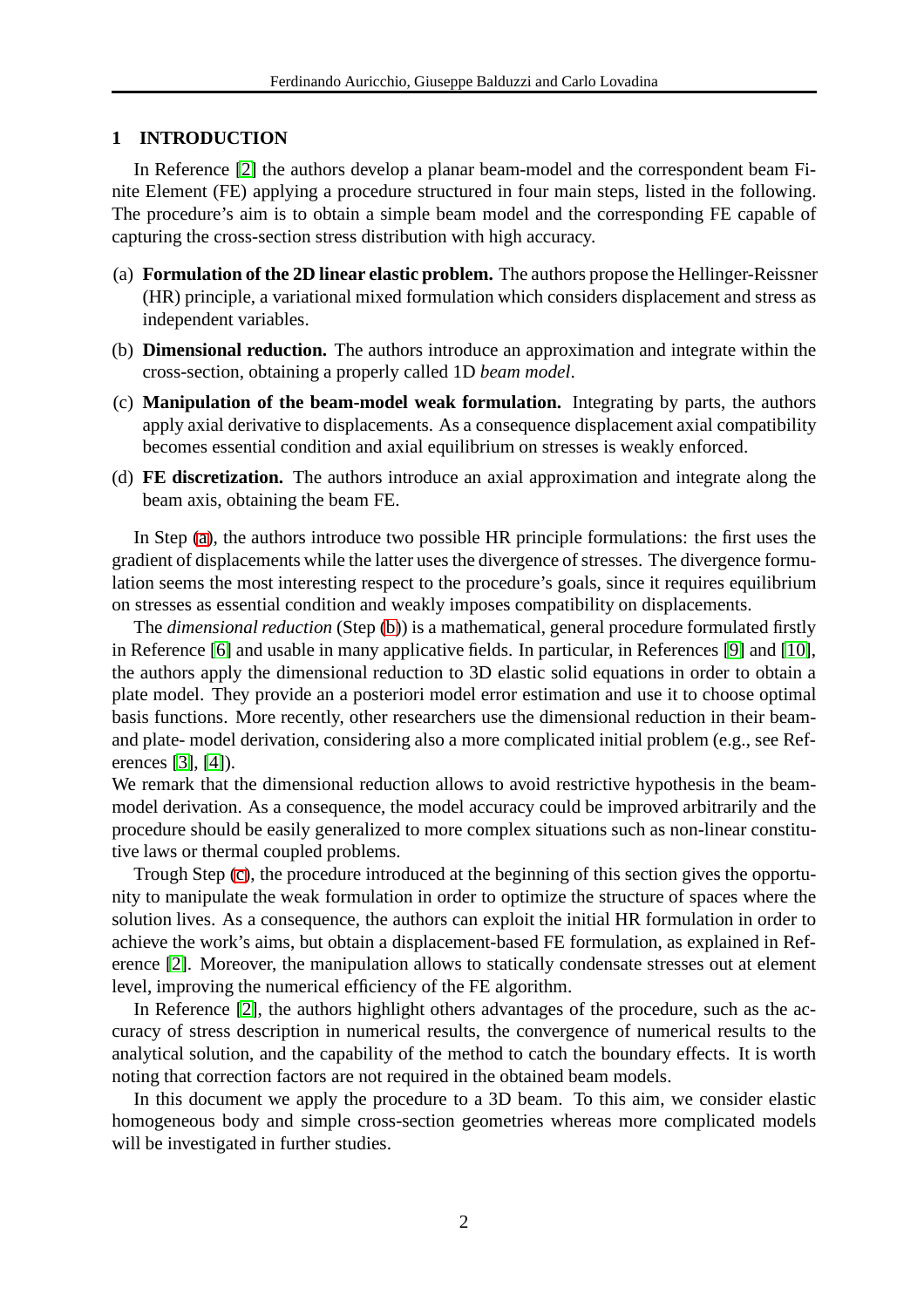#### **2 PROBLEM FORMULATION**

We investigate a 3D linear elastic, homogeneous, and isotropic body  $\Omega$  subjected to small displacements. More in detail, we consider only prismatic bodies which we refer to as *beams*. Specifically, the beam is defined as:

$$
\Omega := l \times A \tag{1}
$$

with  $l \subset \mathbb{R}$  the beam longitudinal axis and  $A \subset \mathbb{R}^2$  the beam cross-section that we assume to be orthogonal, closed, and bounded sets. Figure [1](#page-2-0) represents the domain, the reference Cartesian coordinate system, the left-hand side and the right-hand side cross-sections  $A_0$  and  $A_l$ , and the lateral surface  $L := \partial A \times l$  where  $\partial A$  is the cross-section boundary.



<span id="page-2-0"></span>Figure 1: 3D beam geometry, coordinate system, dimensions, and adopted notations.

Denoting the domain boundary as  $\partial\Omega$ , we consider its partition  $\{\partial\Omega_t, \partial\Omega_s\}$  with  $\partial\Omega_t :=$  $L \cup A_l$  the externally loaded boundary and  $\partial\Omega_s := A_0$  the displacement constrained boundary.

We impose to the beam the body and the external loads,  $\mathbf{f}: \Omega \to \mathbb{R}^3$  and  $\mathbf{t}: \partial \Omega_t \to \mathbb{R}^3$ respectively, as well as a sufficiently smooth boundary displacement function  $\bf{\bar{s}}$  :  $\partial\Omega_s \to \mathbb{R}^3$ . Introducing the symmetric stress tensor field  $\sigma : \Omega \to \mathbb{R}^{3 \times 3}_s$  and the displacement vector field  $\mathbf{s}: \Omega \to \mathbb{R}^3$ , the investigated problem can be formulated as follows

<span id="page-2-2"></span><span id="page-2-1"></span>Find 
$$
\mathbf{s} \in W
$$
 and  $\boldsymbol{\sigma} \in S_t$  such that  $\forall \delta \mathbf{s} \in W$  and  $\forall \delta \boldsymbol{\sigma} \in S_0$   
\n
$$
\delta J_{HR} := -\int_{\Omega} \delta \mathbf{s} \cdot \nabla \cdot \boldsymbol{\sigma} d\Omega - \int_{\Omega} \nabla \cdot \delta \boldsymbol{\sigma} \cdot \mathbf{s} d\Omega - \int_{\Omega} \delta \boldsymbol{\sigma} : \mathbf{D}^{-1} : \boldsymbol{\sigma} d\Omega
$$
\n
$$
- \int_{\Omega} \delta \mathbf{s} \cdot \mathbf{f} d\Omega + \int_{\partial \Omega_s} \delta \boldsymbol{\sigma} \cdot \mathbf{n} \cdot \overline{\mathbf{s}} dS = 0
$$
\n(2)

with  $D$  the fourth order linear elastic tensor and

$$
W := \left\{ \boldsymbol{s} \in L^{2}(\Omega) \right\}
$$
  
\n
$$
S_{t} := \left\{ \boldsymbol{\sigma} \in H(\text{div}, \Omega) : \boldsymbol{\sigma} \cdot \boldsymbol{n}|_{\partial \Omega_{t}} = \boldsymbol{t} \right\}; \quad S_{0} := \left\{ \delta \boldsymbol{\sigma} \in H(\text{div}, \Omega) : \delta \boldsymbol{\sigma} \cdot \boldsymbol{n}|_{\partial \Omega_{t}} = \boldsymbol{0} \right\}
$$
\n(3)

We highlight that, since  $\sigma \in H(\text{div}, \Omega)$  and  $s \in L^2(\Omega)$ , the HR functional stationarity [\(2\)](#page-2-1) privileges the regularity of stress components, in accordance with the study aims. Unfortunately, space definitions imply that, in the problem FE discretization, displacements could be discontinuous whereas stress components should have some inter-element continuity. As a consequence the assembling procedure must be done considering stress variables and the FE discretization results non compatible with the usual displacement-based FE.

The HR functional stationarity [\(2\)](#page-2-1) is deeply investigated in the mathematical literature: a classical Reference is [\[5\]](#page-10-6) in which the authors provide necessary conditions to ensure that Problem [\(2\)](#page-2-1) is *well-posed*. Moreover, with respect to the FE approximation, the authors give an error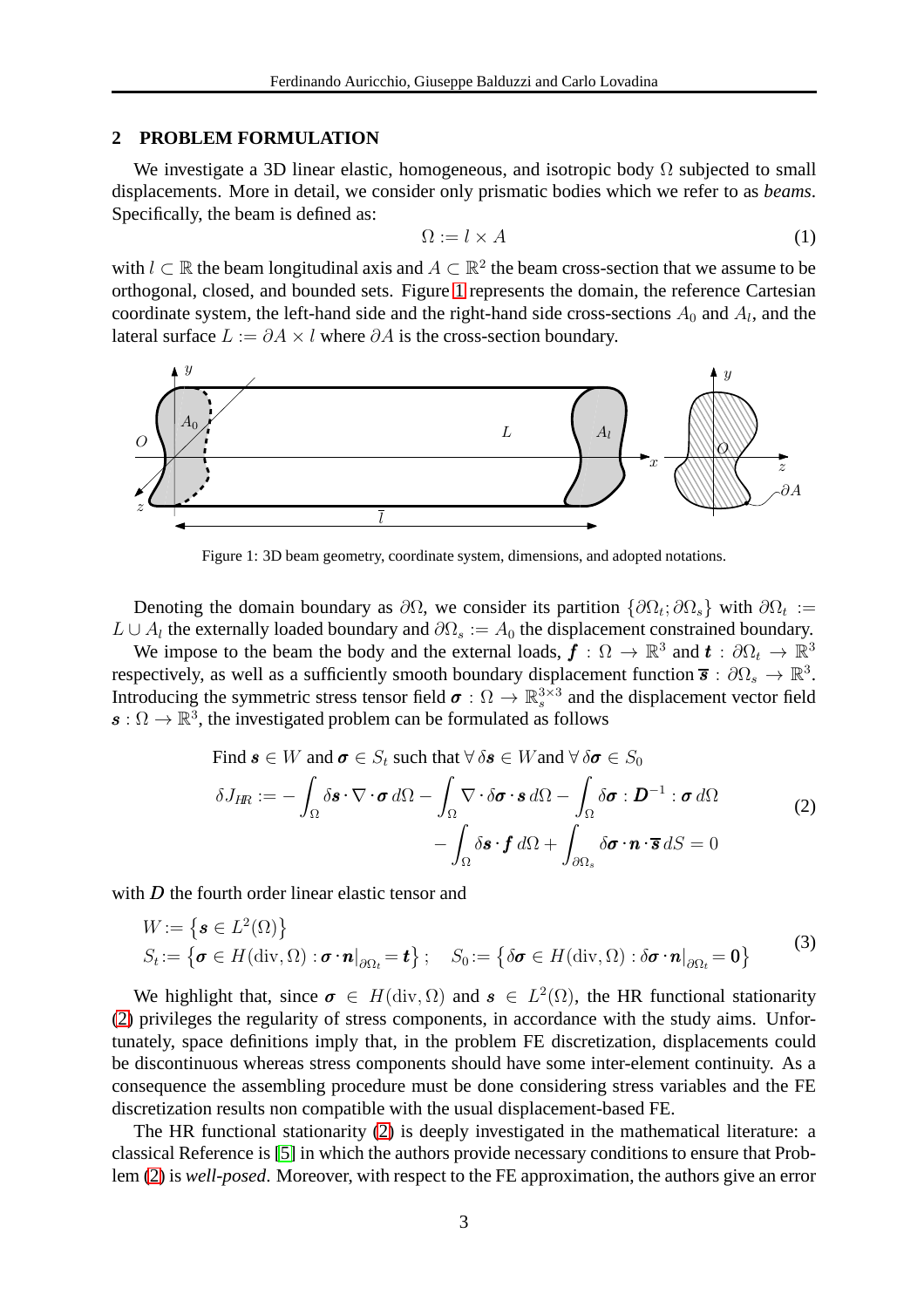estimation and prove the convergence of both variables s and  $\sigma$ .

Despite its advantages, the applications of the HR functional stationarity [\(2\)](#page-2-1) to engineering problems are not so diffused. The motivations could be: (i) the non-trivial conditions on the dimension and regularity of both spaces  $W$  and  $S$  to ensure that the problem is well-posed, (ii) the complexity of the FE shape functions approximating the  $H(\text{div}, \Omega)$  space that may be cumbersome for numerical manipulation.

#### **3 DIMENSIONAL REDUCTION**

In this section we introduce some cross-section approximated fields in the HR functional stationarity [\(2\)](#page-2-1) and we perform a cross-section integration in order to reduce the problem dimension (i.e. to develop the beam model).

#### **3.1 Cross-section approximations and notations**

To approximate a generic scalar field  $\gamma(x, y, z)$  involved in the HR functional stationarity [\(2\)](#page-2-1), we express it as a linear combination of several assigned *cross-section shape functions*  $\bm{r}_\gamma:A\to\bar{\mathbb{R}}^d$  with undetermined *axial coefficient functions*  $\hat{\bm{\gamma}}:l\to\mathbb{R}^d$ 

<span id="page-3-3"></span><span id="page-3-0"></span>
$$
\gamma(x, y, z) \approx r_{\gamma}^{T} \hat{\gamma}
$$
\n(4)

with d the number of cross-section shape functions used in the approximation and  $(\cdot)^T$  the transposition operation.

The cross-section shape functions  $r<sub>γ</sub>$  are a set of linearly independent functions; as a consequence, the field  $\gamma(x, y, z)$  is uniquely determined by the components of  $\hat{\gamma}$  that are indeed the *unknowns* of the developed beam model. Adopting Position [\(4\)](#page-3-0) and using the engineering notation, displacement and stress fields are given, respectively, by

$$
\boldsymbol{s} := \left\{ \begin{array}{c} s_u \\ s_v \\ s_w \end{array} \right\} \approx \left[ \begin{array}{ccc} \boldsymbol{r}_u^T & \boldsymbol{0} & \boldsymbol{0} \\ \boldsymbol{0} & \boldsymbol{r}_v^T & \boldsymbol{0} \\ \boldsymbol{0} & \boldsymbol{0} & \boldsymbol{r}_w^T \end{array} \right] \left\{ \begin{array}{c} \hat{\boldsymbol{u}} \\ \hat{\boldsymbol{v}} \\ \hat{\boldsymbol{w}} \end{array} \right\} = \boldsymbol{R}_s \hat{\boldsymbol{s}} \tag{5}
$$

$$
\sigma := \left\{ \begin{array}{c} \sigma_{xx} \\ \sigma_{yy} \\ \sigma_{zz} \\ \tau_{xy} \\ \tau_{xz} \\ \tau_{yz} \end{array} \right\} \approx \left\{ \begin{array}{ccc} r_{\sigma_x}^T & 0 & 0 & 0 & 0 & 0 \\ 0 & r_{\sigma_y}^T & 0 & 0 & 0 & 0 \\ 0 & 0 & r_{\sigma_z}^T & 0 & 0 & 0 \\ 0 & 0 & 0 & r_{\tau_{xy}}^T & 0 & 0 \\ 0 & 0 & 0 & 0 & r_{\tau_{xy}}^T & 0 \\ 0 & 0 & 0 & 0 & r_{\tau_{yz}}^T & 0 \\ 0 & 0 & 0 & 0 & r_{\tau_{yz}}^T \end{array} \right\} \left\{ \begin{array}{c} \hat{\sigma}_x \\ \hat{\sigma}_y \\ \hat{\sigma}_z \\ \hat{\tau}_{xy} \\ \hat{\tau}_{xz} \\ \hat{\tau}_{yz} \end{array} \right\} = R_{\sigma} \hat{\sigma} \qquad (6)
$$

In the same way, virtual displacement and stress fields become:

<span id="page-3-4"></span><span id="page-3-2"></span><span id="page-3-1"></span>
$$
\delta \boldsymbol{s} = \boldsymbol{R}_s \delta \hat{\boldsymbol{s}}; \quad \delta \boldsymbol{\sigma} = \boldsymbol{R}_\sigma \delta \hat{\boldsymbol{\sigma}} \tag{7}
$$

In agreement with the engineering notation, we re-define the differential operator and the normal unit vector product:

Tensor notation Engineering notation

$$
\nabla \cdot \boldsymbol{\sigma} = \frac{\partial}{\partial x} \boldsymbol{E}_1 \boldsymbol{R}_\sigma \hat{\boldsymbol{\sigma}} + \frac{\partial}{\partial y} \boldsymbol{E}_2 \boldsymbol{R}_\sigma \hat{\boldsymbol{\sigma}} + \frac{\partial}{\partial z} \boldsymbol{E}_3 \boldsymbol{R}_\sigma \hat{\boldsymbol{\sigma}}
$$
(8)

$$
\boldsymbol{\sigma} \cdot \boldsymbol{n} \quad \equiv \quad (n_x \boldsymbol{E}_1 + n_y \boldsymbol{E}_2 + n_z \boldsymbol{E}_3) \, \boldsymbol{R}_\sigma \hat{\boldsymbol{\sigma}} \tag{9}
$$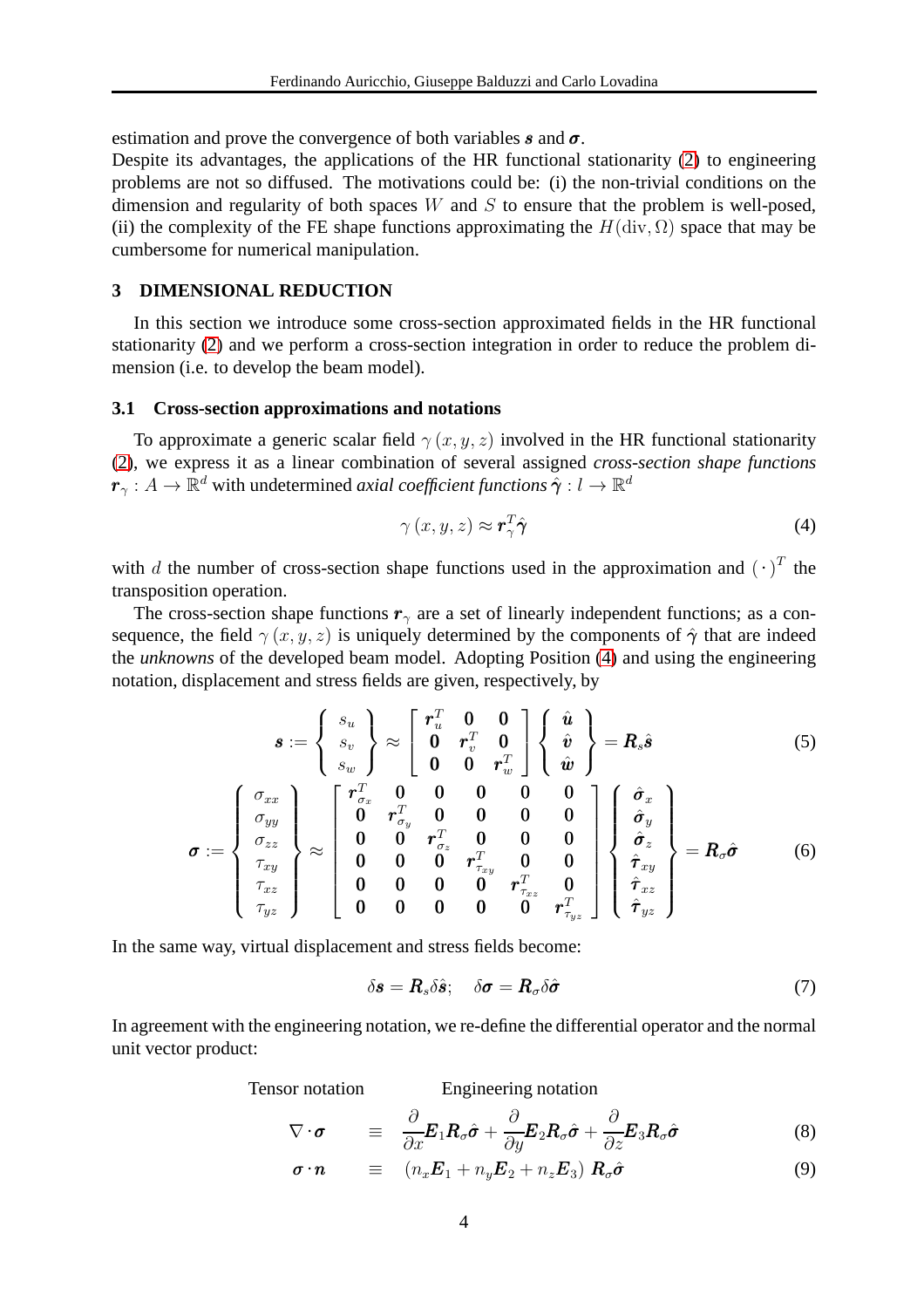where

$$
\boldsymbol{E}_1 = \begin{bmatrix} 1 & 0 & 0 & 0 & 0 & 0 \\ 0 & 0 & 0 & 1 & 0 & 0 \\ 0 & 0 & 0 & 0 & 1 & 0 \end{bmatrix}; \quad \boldsymbol{E}_2 = \begin{bmatrix} 0 & 0 & 0 & 1 & 0 & 0 \\ 0 & 1 & 0 & 0 & 0 & 0 \\ 0 & 0 & 0 & 0 & 0 & 1 \end{bmatrix}; \quad \boldsymbol{E}_3 = \begin{bmatrix} 0 & 0 & 0 & 0 & 1 & 0 \\ 0 & 0 & 0 & 0 & 0 & 1 \\ 0 & 0 & 1 & 0 & 0 & 0 \end{bmatrix}
$$
(10)

In the matrix form, the fourth order linear elastic tensor  $D^{-1}$  is defined as follows:

$$
\mathbf{D}^{-1} := \frac{1}{E} \begin{bmatrix} 1 & -\nu & -\nu & 0 & 0 & 0 \\ -\nu & 1 & -\nu & 0 & 0 & 0 \\ -\nu & -\nu & 1 & 0 & 0 & 0 \\ 0 & 0 & 0 & 2(1+\nu) & 0 & 0 \\ 0 & 0 & 0 & 0 & 2(1+\nu) & 0 \\ 0 & 0 & 0 & 0 & 0 & 2(1+\nu) \end{bmatrix}
$$
(11)

where the Young's modulus E and the Poisson's ratio  $\nu$  define the linear elastic properties of the material constituting the body.

Due to assumption [\(4\)](#page-3-0), computation of partial derivatives is straightforward:

$$
\frac{\partial}{\partial x}\gamma = \mathbf{r}_{\gamma}^T \frac{d}{dx} \hat{\boldsymbol{\gamma}} = \mathbf{r}_{\gamma}^T \hat{\boldsymbol{\gamma}}'; \quad \frac{\partial}{\partial y}\gamma = \frac{\partial}{\partial y}\mathbf{r}_{\gamma}^T \hat{\boldsymbol{\gamma}} = \mathbf{r}_{\gamma}^T, y \hat{\boldsymbol{\gamma}}; \quad \frac{\partial}{\partial z}\gamma = \frac{\partial}{\partial z}\mathbf{r}_{\gamma}^T \hat{\boldsymbol{\gamma}} = \mathbf{r}_{\gamma}^T, z \hat{\boldsymbol{\gamma}} \tag{12}
$$

where the prime means the derivative along x whereas  $(\cdot)$ ,  $(y)$  and  $(\cdot)$ ,  $(z)$  mean the derivatives along  $y$  and  $z$  respectively.

#### **3.2 Model formulation**

We assume that the lateral surface L is unloaded, i.e.  $t|_L = 0$ . Moreover, since we need to satisfy exactly the boundary equilibrium (see  $S_t$  definition [\(3\)](#page-2-2)), we assume also that  $t|_{A_l}$  can be represented using the assigned profiles  $R_{\sigma}$ . This means that there exist suitable vectors  $\hat{t}_x$ ,  $\hat{t}_y$ , and  $\hat{\mathbf{t}}_z$  such that

<span id="page-4-0"></span>
$$
\boldsymbol{t}|_{A_l} = \left\{ \begin{array}{l} \boldsymbol{r}_{\sigma_x}^T \hat{\boldsymbol{t}}_x \\ \boldsymbol{r}_{\tau_{xy}}^T \hat{\boldsymbol{t}}_y \\ \boldsymbol{r}_{\tau_{xz}}^T \hat{\boldsymbol{t}}_z \end{array} \right\} \tag{13}
$$

We introduce the engineering notations [\(8\)](#page-3-1) and [\(9\)](#page-3-2) and the approximations [\(5\)](#page-3-3) and [\(6\)](#page-3-4) into HR functional stationarity [\(2\)](#page-2-1), we develop algebraic products and we split integrals on the domain  $\Omega$  into integrals along the axis l and integrals on the cross section A. Consequently, HR functional stationarity [\(2\)](#page-2-1) could be expressed as

$$
\delta J_{\text{HR}} = -\int_{l} \left( \delta \hat{\boldsymbol{s}}^{T} \boldsymbol{G}_{s\sigma} \hat{\boldsymbol{\sigma}}' + \delta \hat{\boldsymbol{s}}^{T} \boldsymbol{H}_{s\sigma} \hat{\boldsymbol{\sigma}} + \delta \hat{\boldsymbol{\sigma}}'^{T} \boldsymbol{G}_{\sigma s} \hat{\boldsymbol{s}} + \delta \hat{\boldsymbol{\sigma}}^{T} \boldsymbol{H}_{\sigma s} \hat{\boldsymbol{s}} + \delta \hat{\boldsymbol{\sigma}}^{T} \boldsymbol{H}_{\sigma \sigma} \hat{\boldsymbol{\sigma}} + \delta \hat{\boldsymbol{s}}^{T} \boldsymbol{F} \right) dx
$$
\n
$$
- \delta \hat{\boldsymbol{\sigma}}^{T} \overline{\boldsymbol{S}} = 0
$$
\n(14)

where we defined

<span id="page-4-1"></span>
$$
\boldsymbol{H}_{s\sigma} = \boldsymbol{H}_{\sigma s}^T = \int_A \left( \boldsymbol{R}_s^T \boldsymbol{E}_2 \boldsymbol{R}_{\sigma, y} + \boldsymbol{R}_s^T \boldsymbol{E}_3 \boldsymbol{R}_{\sigma, z} \right) dS; \quad \boldsymbol{H}_{\sigma \sigma} = \int_A \boldsymbol{R}_{\sigma}^T \boldsymbol{D}^{-1} \boldsymbol{R}_{\sigma} dS
$$
\n
$$
\boldsymbol{G}_{s\sigma} = \boldsymbol{G}_{\sigma s}^T = \int_A \boldsymbol{R}_s^T \boldsymbol{E}_1 \boldsymbol{R}_{\sigma} dS; \quad \boldsymbol{F} = \int_A \boldsymbol{R}_s^T \boldsymbol{f} dS; \quad \overline{\boldsymbol{S}} = \int_{A_0} \boldsymbol{R}_{\sigma}^T \boldsymbol{E}_1 \overline{\boldsymbol{s}} dS
$$
\n(15)

Since cross-section shape functions  $r_{\gamma}$  are assigned, matrices  $H_{s\sigma}$ ,  $H_{\sigma\sigma}$ , and  $G_{s\sigma}$  become constant-coefficient matrices, playing the role of the beam stiffness. Equation [\(14\)](#page-4-0) represents the *1D beam model weak formulation*.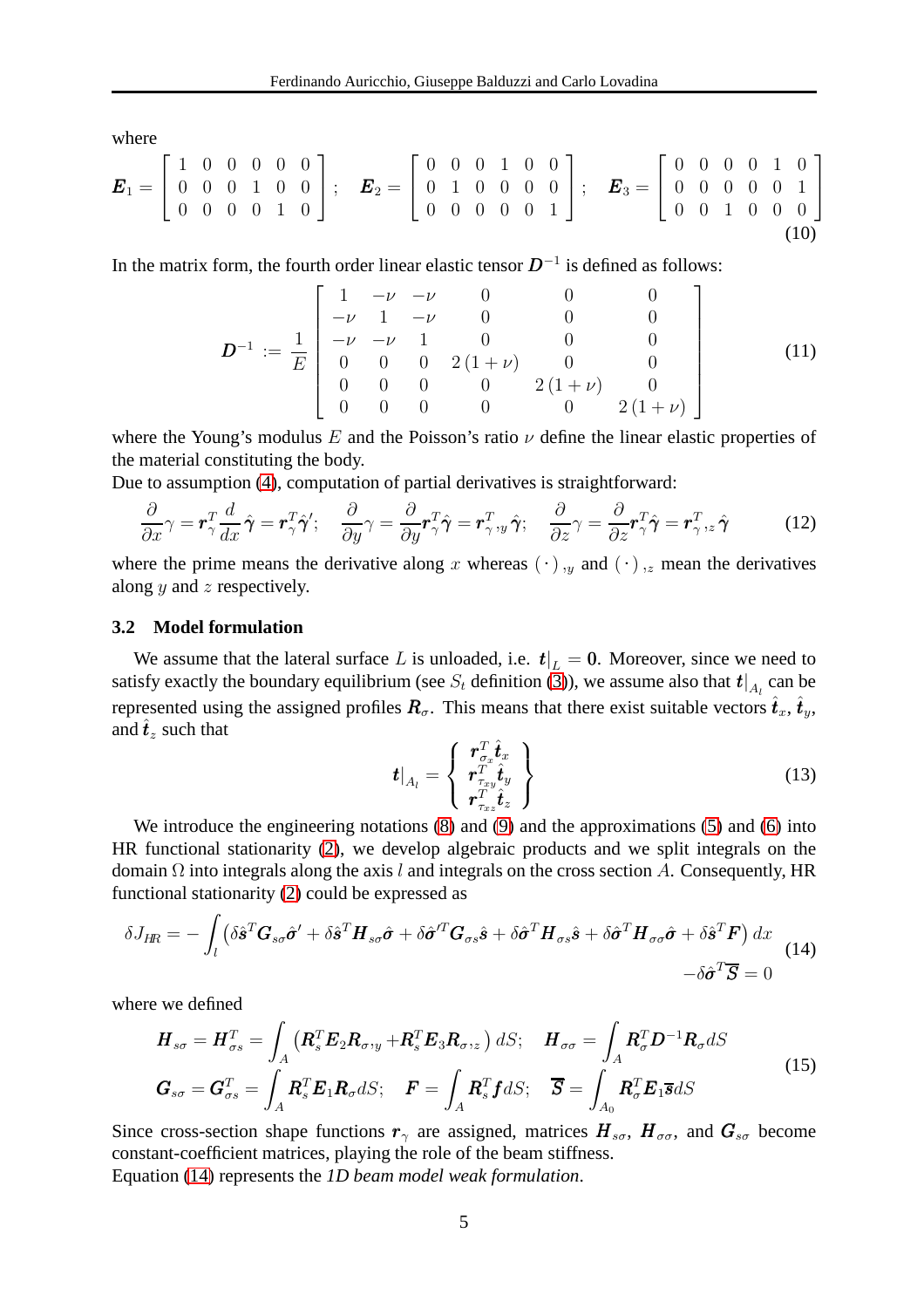#### <span id="page-5-2"></span>**4 FE DERIVATION**

In order to obtain the beam FE formulation we start from the beam model weak formula-tion [\(14\)](#page-4-0). Assuming  $\bar{s} = 0$  and integrating by parts with respect to the x coordinate both the first and the third terms, we obtain the following, alternative beam model formulation:

<span id="page-5-0"></span>Find 
$$
\hat{\mathbf{s}} \in \widetilde{W}
$$
 and  $\hat{\sigma} \in \widetilde{S}$  such that  $\forall \delta \hat{\mathbf{s}} \in \widetilde{W}$  and  $\forall \delta \hat{\sigma} \in \widetilde{S}$   
\n
$$
\delta J_{HR} = \int_{l} (\delta \hat{\mathbf{s}}'^{T} \mathbf{G}_{s\sigma} \hat{\sigma} - \delta \hat{\mathbf{s}}^{T} \mathbf{H}_{s\sigma} \hat{\sigma} + \delta \hat{\sigma}^{T} \mathbf{G}_{\sigma s} \hat{\mathbf{s}}' - \delta \hat{\sigma}^{T} \mathbf{H}_{\sigma s} \hat{\mathbf{s}} - \delta \hat{\sigma}^{T} \mathbf{H}_{\sigma \sigma} \hat{\sigma} - \delta \hat{\mathbf{s}}^{T} \mathbf{F}) dx
$$
\n(16)  
\n
$$
-\delta \hat{\mathbf{s}}^{T} \mathbf{T} = 0
$$

with  $\widetilde{W}:=\{\hat{\bm{s}}\in H^1(l):\hat{\bm{s}}|_{x=0}=\bm{0}\};$   $\widetilde{S}:=L^2(l)$  and  $\bm{T}=\int_{A_l}\bm{R}_s^T\bm{t}dA$ It is interesting to highlight the following statements.

- x– derivatives applied to displacement variables together with the definition of  $\widetilde{W}$  in which the axial compatibility is the *essential* condition – lead to a formulation that guarantees the selection of an axis equilibrated solution in a family of axis compatible fields.
- y– and z– derivatives applied to stress variables (see  $H_{s\sigma}$  definition [\(15\)](#page-4-1)) together with the definition of  $S_t$  – in which cross-section equilibrium is the *essential* condition – lead to a formulation that guarantees the selection of a cross-section compatible solution in a family of cross-section equilibrate fields.
- The weak formulation is symmetric.

In order to construct the FE approximation of the *i*-th axial coefficient function  $\hat{\gamma}_i$ , involved in the beam model weak formulation [\(16\)](#page-5-0), we express it as a linear combination of some assigned axis shape functions  $\pmb N_{\gamma i}:l\to\mathbb{R}^t$  with unknown *numerical coefficients*  $\widetilde{\pmb{\gamma}}_i\in\mathbb{R}^t$ :

<span id="page-5-1"></span>
$$
\hat{\boldsymbol{\gamma}}\left(x\right) \approx \boldsymbol{N}_{\gamma}\tilde{\boldsymbol{\gamma}}\tag{17}
$$

where

$$
\boldsymbol{N}_{\gamma} = \begin{bmatrix} \boldsymbol{N}_{\gamma 1}^T & \boldsymbol{0} & \cdots & \boldsymbol{0} \\ \boldsymbol{0} & \boldsymbol{N}_{\gamma 2}^T & \cdots & \boldsymbol{0} \\ \vdots & \vdots & \ddots & \vdots \\ \boldsymbol{0} & \boldsymbol{0} & \cdots & \boldsymbol{N}_{\gamma d}^T \end{bmatrix}; \quad \widetilde{\boldsymbol{\gamma}} = \begin{Bmatrix} \widetilde{\gamma}_1 \\ \widetilde{\gamma}_2 \\ \vdots \\ \widetilde{\gamma}_d \end{Bmatrix}
$$
(18)

The FE discretization of the model follows from the introduction of the axis shape function approximation [\(17\)](#page-5-1) into the variational formulation [\(16\)](#page-5-0). Collecting unknown coefficients in a vector and requiring the satisfaction of Equation [\(16\)](#page-5-0) for all possible virtual fields, we obtain the following algebraic system:

$$
\left[\begin{array}{cc} 0 & K_{s\sigma} \\ K_{\sigma s} & K_{\sigma\sigma} \end{array}\right] \left\{\begin{array}{c} \widetilde{s} \\ \widetilde{\sigma} \end{array}\right\} = \left\{\begin{array}{c} \widetilde{T} \\ 0 \end{array}\right\} \tag{19}
$$

where

$$
\boldsymbol{K}_{s\sigma} = \boldsymbol{K}_{\sigma s}^T = \int_l \left( \boldsymbol{N}_s^{\prime T} \boldsymbol{G}_{s\sigma} \boldsymbol{N}_{\sigma} - \boldsymbol{N}_s^T \boldsymbol{H}_{s\sigma} \boldsymbol{N}_{\sigma} \right) dx
$$
\n(20)

$$
\boldsymbol{K}_{\sigma\sigma} = -\int_{l} \boldsymbol{N}_{\sigma}^{T} \boldsymbol{H}_{\sigma\sigma} \boldsymbol{N}_{\sigma} dx; \quad \widetilde{\boldsymbol{T}} = -\int_{l} \boldsymbol{N}_{s}^{T} \boldsymbol{F} dx - \boldsymbol{N}_{s}^{T} \big|_{x=\overline{l}} \boldsymbol{T}
$$
\n(21)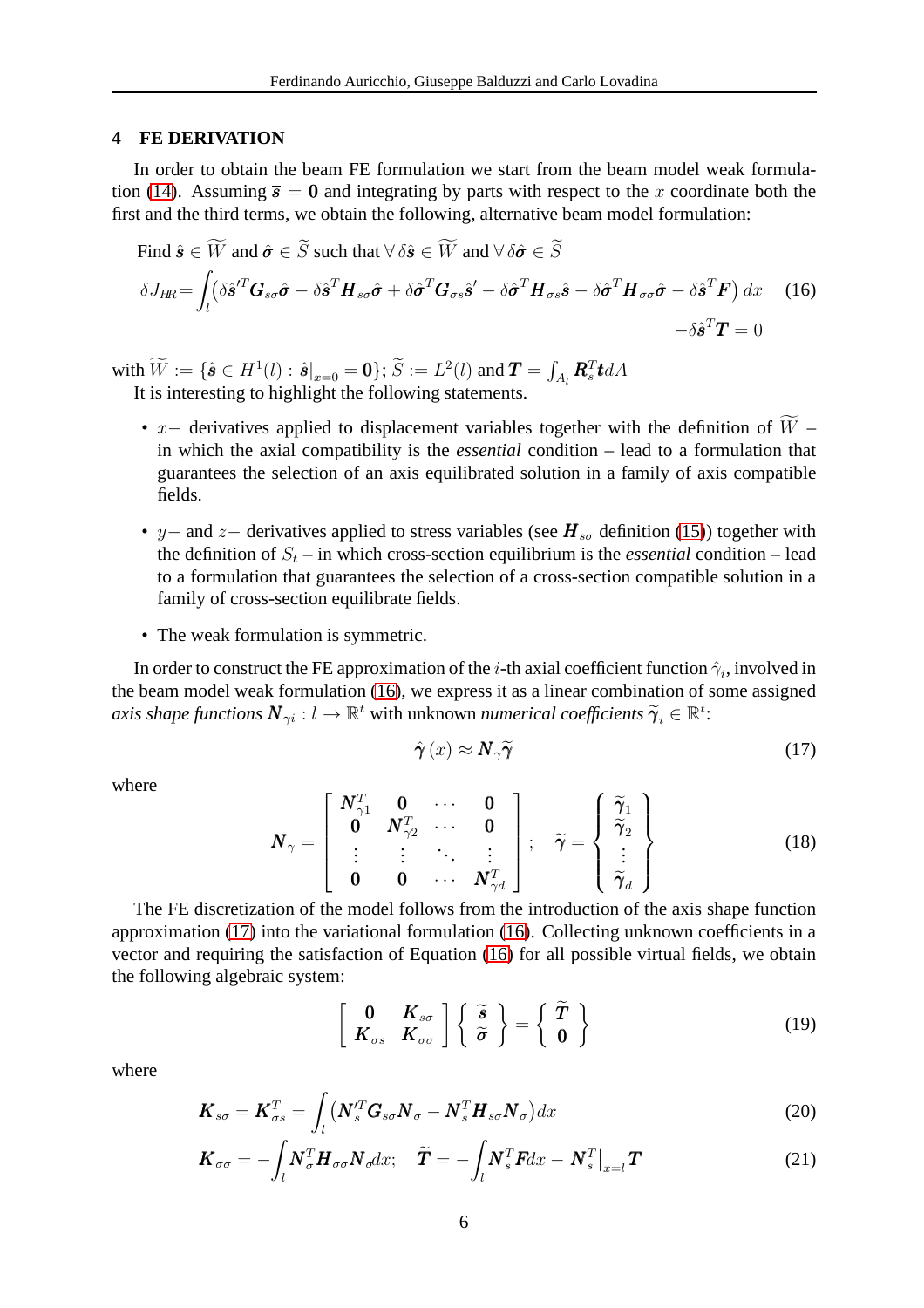## **5 SHAPE FUNCTION DEFINITIONS**

In Reference [\[1\]](#page-10-7), in order to ensure that the beam model is *well-posed*, the authors indicate as a possible choice the following condition:

<span id="page-6-0"></span>
$$
\nabla \cdot S_0 = W \tag{22}
$$

Referring to a generic cross-section geometry, unfortunately, the definition of cross-section shape functions which approximate  $S_0$  and satisfy condition [\(22\)](#page-6-0) is not trivial. Consequently, we limit our attention to simple cross-section geometries, specifically we require that the crosssection could be divided in elementary rectangles, as illustrated in Figure [2.](#page-6-1)



<span id="page-6-1"></span>Figure 2: Cross-section geometry definition, coordinate system, dimensions, and adopted notations.

The simplest case we can consider is a prismatic beam with a rectangular cross-section:

$$
A = \left\{ (y; z) \in \mathbb{R}^2 \mid y \in \left[ -\frac{h}{2}, \frac{h}{2} \right] \text{ and } z \in \left[ -\frac{b}{2}, \frac{b}{2} \right] \right\}
$$
(23)

with  $h$  the thickness and  $b$  is the depth of the beam.

In this case, the cross-section shape functions may be defined as the tensor product of two *profile function vectors*  $\mathbf{p}_{\gamma}(y)$  and  $\mathbf{q}_{\gamma}(z)$ :

<span id="page-6-2"></span>
$$
\boldsymbol{p}_{\gamma}: h \to \mathbb{R}^{g}; \quad \boldsymbol{q}_{\gamma}: b \to \mathbb{R}^{k}; \quad \boldsymbol{r}_{\gamma} := \text{vec}\left(\boldsymbol{p}_{\gamma}\left(y\right)\boldsymbol{q}_{\gamma}^{T}\left(z\right)\right) \tag{24}
$$

where vec  $(\cdot)$  is the linear operator that reshapes a tensor into a column vector.

We assume that the profile functions are complete polynomials and we denote with  $\deg(\cdot)$ their maximum degree. Introducing the profile function definition [\(24\)](#page-6-2) into the condition [\(22\)](#page-6-0), we obtain the profile vector properties summarized in Table [1.](#page-7-0)

We can build non-elementary cross-sections assembling elementary rectangular blocks (called *fibres*). The fibre assembling can be implemented imposing to each profile function the continuity specified in Table [1.](#page-7-0)

In order to ensure that the beam FE is well-posed and stable, according to the condition [\(22\)](#page-6-0), we choice  $\widetilde{W}$  and  $\widetilde{S}$  such that

<span id="page-6-3"></span>
$$
\frac{d}{dx}\widetilde{W} = \widetilde{S} \tag{25}
$$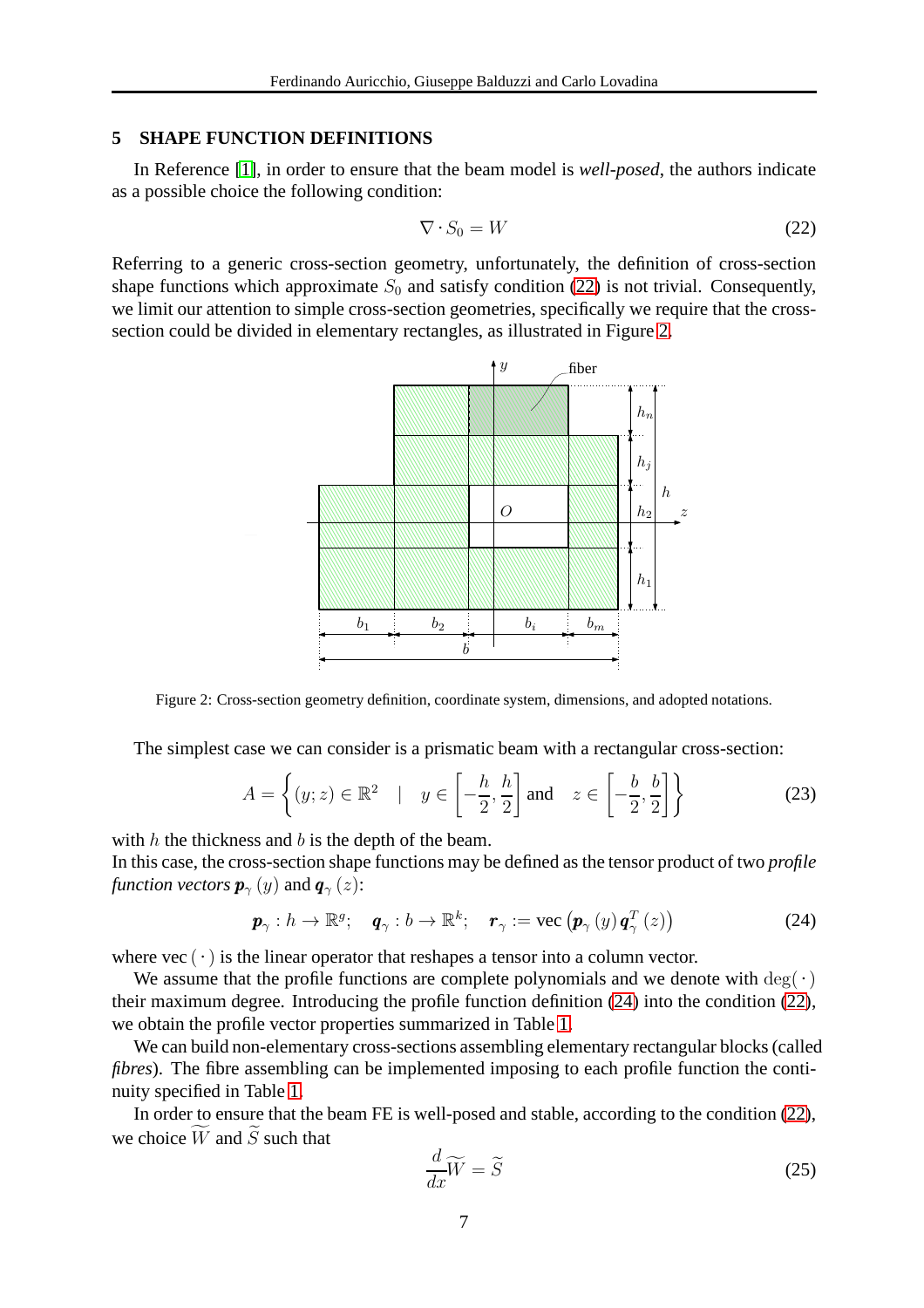Being also axis shape functions complete polynomials and introducing the axis shape function definition [\(17\)](#page-5-1) into the condition [\(25\)](#page-6-3), we obtain the axis shape-function properties summarized in Table [1,](#page-7-0) together with properties of profile vectors. During the FE assembling procedure we must impose axial continuity on displacements, as specified in Table [1.](#page-7-0)

| Variable         | $\deg\left(\boldsymbol{p}_{\gamma}\right)$ | $y$ continuity | $\deg\left(\boldsymbol{q}_{\gamma}\right)$ | $z$ continuity  | $\deg$ $(N_{\gamma})$ | $x$ continuity       |
|------------------|--------------------------------------------|----------------|--------------------------------------------|-----------------|-----------------------|----------------------|
| $\boldsymbol{u}$ |                                            |                |                                            | $\gamma-1$      |                       | $\curvearrowright 0$ |
| $\boldsymbol{v}$ |                                            | $C^{-1}$       |                                            | $C^{-1}$        |                       | $C^0$                |
| w                |                                            | $C^{-1}$       |                                            | $C^{-1}$        |                       | $C^{0}$              |
| $\sigma_x$       |                                            | $C^{-1}$       |                                            | $C^{-1}$        |                       | $C^{-1}$             |
| $\sigma_y$       |                                            | $C^0$          |                                            | $C^{-1}$        |                       | $C^{-1}$             |
| $\sigma_z$       |                                            | $C^{-1}$       |                                            | $\mathcal{C}^0$ |                       | $C^{-1}$             |
| $\tau_{xy}$      |                                            | $C^{0}$        |                                            | $C^{-1}$        |                       | $C^{-1}$             |
| $\tau_{xz}$      |                                            | $C^{-1}$       |                                            | $C^{0}$         |                       | $C^{-1}$             |
| $\tau_{yz}$      |                                            | $C^0$          |                                            | $C^{0}$         |                       | $C^{-1}$             |

<span id="page-7-0"></span>Table 1: Degree and continuity of cross-section profile vectors and axis shape functions ( $C^{-1}$  means discontinuous function).

It is worth noting that, since all stress components are discontinuous along the beam-axis, it is possible to statically condensate them out at element level, reducing significantly the dimension of global stiffness matrix and improving the FE algorithm efficiency.

### <span id="page-7-2"></span>**6 NUMERICAL RESULTS**

We perform analysis on many beams, with square, rectangular or generic cross-sections, under torque, bending, shear, and axial loads. In this document, nevertheless, we consider only the bending of a beam with the slim cross-section represented in Figure [3](#page-7-1) whereas we will discus the other examples in a forthcoming publication. The considered example well illustrates the model capability: the numerical results show interesting non-trivial behaviours and the beam analytical solution is available in literature.



<span id="page-7-1"></span>Figure 3: Slim cross section: geometry and mesh definition.

The beam geometrical dimensions are  $h = 0.2$ mm,  $b = 3$ mm, and  $\bar{l} = 20$ mm whereas  $a = 0.1$ mm. The beam is clamped in the left-hand side cross section  $A_0$  (i.e.,  $\overline{s} = 0$ , as already specified in Section [4\)](#page-5-2) and loaded in the right-hand side cross section  $A_l$  by a distributed shear load (i.e.,  $f = 0$  and  $t = \{0, -1, 0\}^T$  MPa). The material parameters are:  $E = 10^5$  MPa and  $\nu = 0.25$ . Finally, the axis discretization is done through a regular mesh of 10 elements whereas the cross-section discretization is done through 48 non regular rectangular fibres with more fine grid where complex phenomena occur. However, this aspect will be more clear at the end of this section.

Figure [4](#page-8-0) plots the deformed cross-section at  $x = 10$ mm (to highlight deformations, displacements are amplified of a factor 10).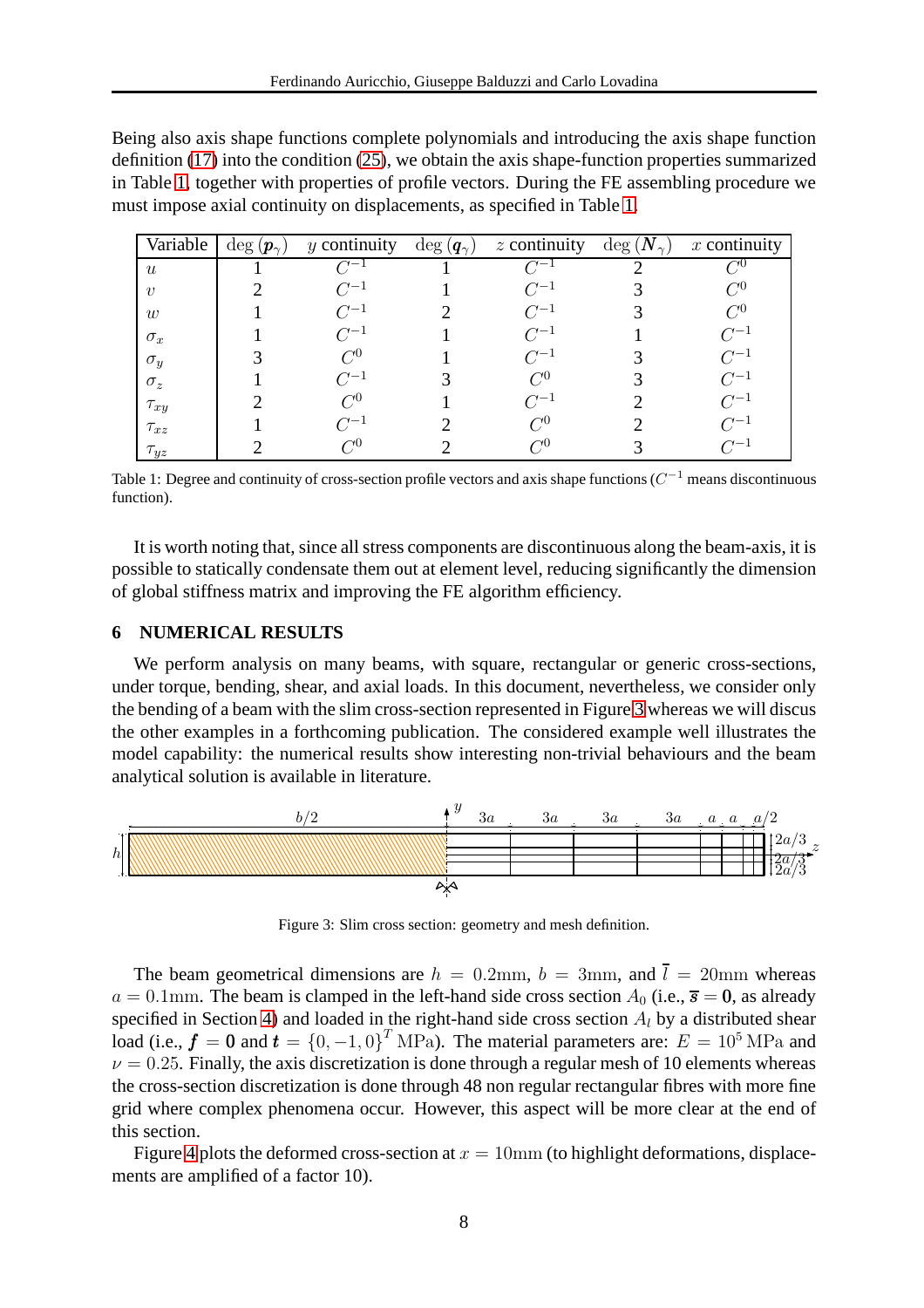It is interesting to notice the following statements.

- Discontinuities between fibres in transversal displacement fields  $s_v$  and  $s_w$  are evident. They are the consequence of the assumption of Table [1](#page-7-0) (we let the displacement crosssection shape functions to be discontinuous into the cross section).
- The deformed section is concave, whereas the deformed beam axis is convex. This phenomenon is known in literature as *anticlastic bending* and it becomes more and more significant for higher values of the ratio  $b/h$ . It is worth noting that this phenomena is usually ignored in structural design and analysis because the adopted beam models are not able to catch it. Nevertheless, in practical applications, it can be of interest for the induced deformations (see Reference [\[7\]](#page-10-8)) but also for the induced stress. We clarify this aspect in the following.



<span id="page-8-0"></span>Figure 4: Transversal cross-section displacements (amplification factor 10) evaluated at  $x = 10$ mm

Figures [5\(a\)](#page-9-0) and [5\(c\)](#page-9-1) plot the cross-section shear distributions  $\tau_{xy}$  (10, y, z) and  $\tau_{xz}$  (10, y, z) respectively.

Since the cross-section, as well as the boundary load and the displacement constrain are symmetric respect to both the y– and  $z-$  axis, it is not surprising to obtain symmetric stress distributions. In particular  $\tau_{xy}$  has an even distribution respect to both the cross-section axis, i.e.  $\tau_{xy}(10, y, z) = \tau_{xy}(10, -y, z) = \tau_{xy}(10, y, -z)$ , whereas  $\tau_{xz}$  has an odd distribution respect to both the cross-section axis, i.e.  $\tau_{xz} (10, y, z) = -\tau_{xz} (10, -y, z) = -\tau_{xz} (10, y, -z)$ . For this reason, in Figures [5,](#page-9-2) we plot distributions only for  $y, z > 0$  in a dimensionless coordinate system.

Due to the cross-section's geometry with high ratio  $b/h$ , the shear component  $\tau_{xz}$  becomes of the same order of magnitude of the other component  $\tau_{xy}$ . As evidenced in Reference [\[8\]](#page-10-9), if the analytical solution is considered, the ratio  $\max_{(y,z)\in A}(|\tau_{xy}|)/\max_{(y,z)\in A}(|\tau_{xz}|)$  is close to 1 for the considered  $b/h$  ratio. From numerical results the ratio between the maximum shear components results to be equal to 1.03, in agreement with the analytical solution.

The associated relative errors  $e_{xy}^{rel}$  and  $e_{xz}^{rel}$  are defined both in Equation [\(26\)](#page-8-1).

<span id="page-8-1"></span>
$$
e_{xy}^{rel} = \frac{|\tau_{xy}(10, y, z) - \tau_{xy}^{ref}(10, y, z)|}{\max_{(y, z) \in A} \left( \left| \tau_{xy}^{ref}(10, y, z) \right| \right)}, \quad e_{xz}^{rel} = \frac{|\tau_{xz}(10, y, z) - \tau_{xz}^{ref}(10, y, z)|}{\max_{(y, z) \in A} \left( \left| \tau_{xz}^{ref}(10, y, z) \right| \right)} \tag{26}
$$

The reference distributions  $\tau_{xy}^{ref}(10, y, z)$  and  $\tau_{xz}^{ref}(10, y, z)$  are the analytical solutions of the 3D elastic problem provided trough the Saint-Venant beam solution, illustrated in Reference [\[8\]](#page-10-9)[Chap. 12]. Specifically, shear distributions  $\tau_{xy}^{ref}(10, y, z)$  and  $\tau_{xz}^{ref}(10, y, z)$  are expressed as Fourier series that we truncate at a negligible term respect to the machine precision.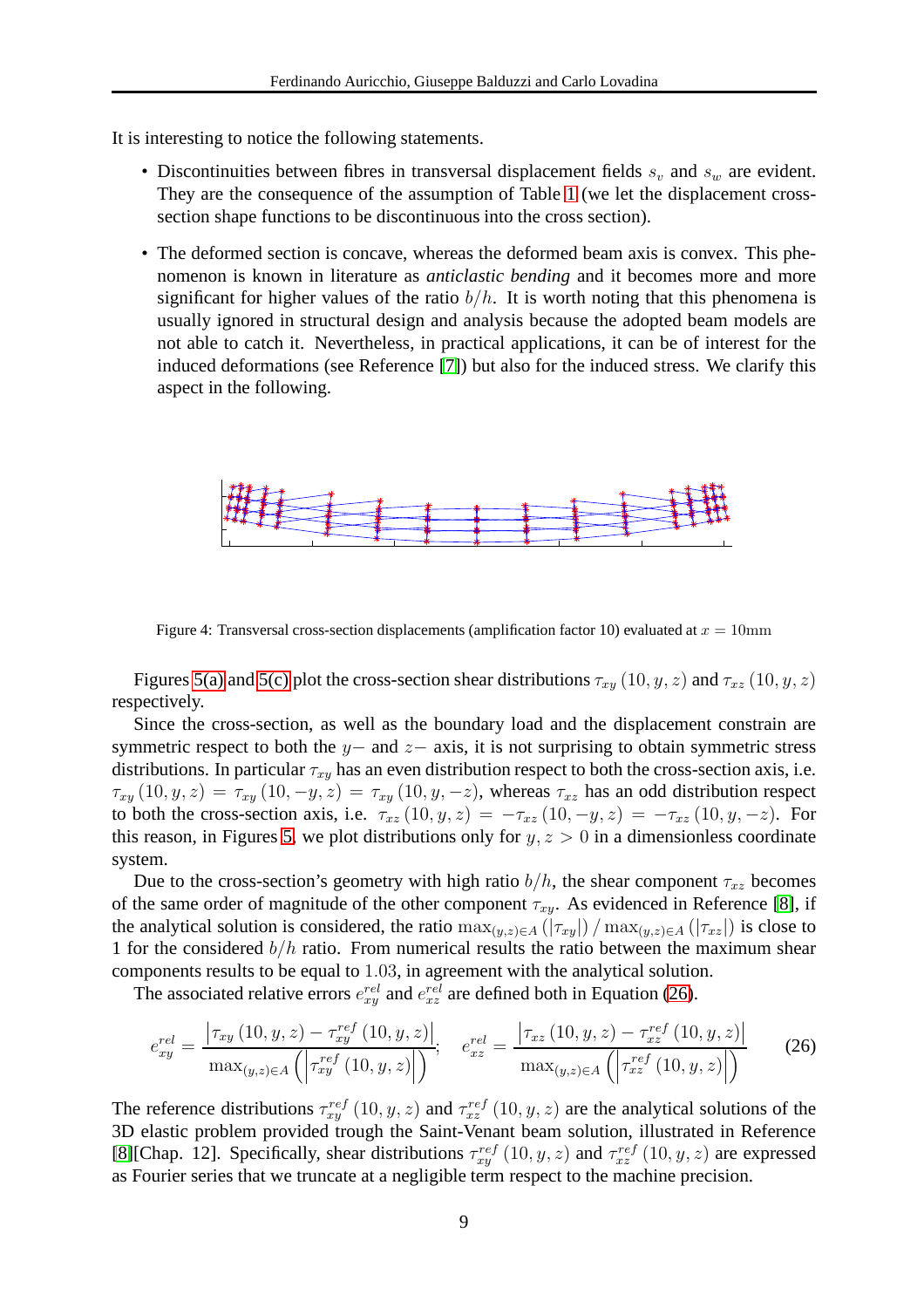<span id="page-9-3"></span><span id="page-9-0"></span>

<span id="page-9-4"></span><span id="page-9-2"></span><span id="page-9-1"></span>Figure 5: Shear components evaluated at  $x = 10$ mm for the case of homogeneous, slim cross-section: cross-section distributions [5\(a\)](#page-9-0) and [5\(c\),](#page-9-1) cross-section relative error distributions [5\(b\)](#page-9-3) and [5\(d\)](#page-9-4) (results plotted for  $y, z >$ 0).

Looking at the relative error distributions (Figures  $5(b)$  and  $5(d)$ ), we notice how the error is always less than the 5%, and how the higher relative errors are confined close to the edges. On the contrary, the magnitude of the relative error is lower than the  $1\%$  on the rest of the crosssection. According our results, we can argue that the numerical solution is reasonably accurate, despite the relatively coarse cross-section mesh.

#### **7 CONCLUSIONS**

In this paper we present a 3D beam model and its correspondent FE: starting from the weak problem formulation of the elastic problem (the HR functional stationarity), we derive the beam model through the dimensional reduction approach. Introducing the axis FE discretization we obtain the numerical scheme used to calculate the results presented in Section [6.](#page-7-2)

Numerical results highlight the capability of the adopted numerical scheme to describe accurately both displacement and stress fields, giving interesting perspective for further studies. In particular, in author's opinion, the capability of the beam FE to catch accurately shear stress distributions is promising (despite the quite large computational effort) and it could be extremely useful in further applications of the beam model such as laminated beam analysis and shear stress analysis of non trivial cross-section geometries.